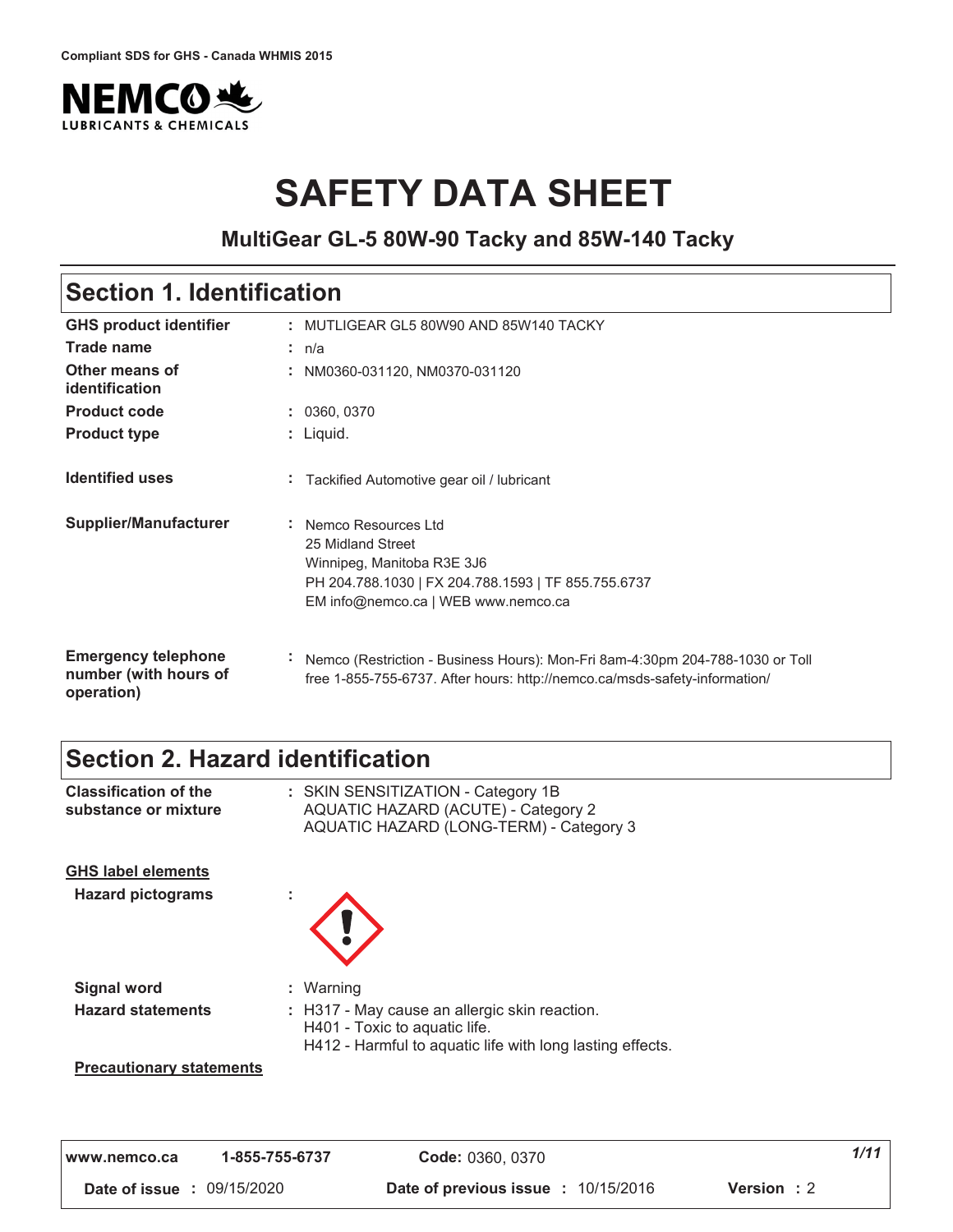

## **Section 2. Hazard identification**

| <b>Prevention</b> | : P280 - Wear protective gloves.<br>P273 - Avoid release to the environment.<br>P261 - Avoid breathing vapor.<br>P272 - Contaminated work clothing should not be allowed out of the workplace.                        |
|-------------------|-----------------------------------------------------------------------------------------------------------------------------------------------------------------------------------------------------------------------|
| <b>Response</b>   | : P362 + P364 - Take off contaminated clothing and wash it before reuse.<br>P302 + P352 - IF ON SKIN: Wash with plenty of water.<br>P333 + P313 - If skin irritation or rash occurs: Get medical advice or attention. |
| <b>Storage</b>    | : Not applicable.                                                                                                                                                                                                     |
| <b>Disposal</b>   | : P501 - Dispose of contents and container in accordance with all local, regional,<br>national and international regulations.                                                                                         |

# Section 3. Composition/information on ingredients

| Substance/mixture                       | : Mixture                      |
|-----------------------------------------|--------------------------------|
| Other means of<br><i>identification</i> | : NM0360-031120. NM0370-031120 |

| <b>Product code</b> |  | : 0360, 0370 |  |
|---------------------|--|--------------|--|
|---------------------|--|--------------|--|

| Ingredient name                                           | $\%$ (w/w)  | <b>CAS number</b> |
|-----------------------------------------------------------|-------------|-------------------|
| Distillates (petroleum), hydrotreated heavy paraffinic    | $45 - 70$   | 64742-54-7        |
| Residual oils (petroleum), solvent-dewaxed                | $45 - 70$   | 64742-62-7        |
| Olefin sulfide                                            | $1 - 5$     | Trade secret      |
| Paraffin oils (petroleum), catalytic dewaxed heavy        | $1 - 5$     | 64742-70-7        |
| Phosphoric acid esters/amine salt                         | $0.5 - 1.5$ | Trade secret      |
| Distillates (petroleum), solvent-dewaxed heavy paraffinic | $0.5 - 1.5$ | 64742-65-0        |
| Distillates (petroleum), hydrotreated light paraffinic    | $0.5 - 1.5$ | 64742-55-8        |
| Distillates (petroleum), solvent-dewaxed light paraffinic | $0.5 - 1.5$ | 64742-56-9        |
| Oleyl hydroxyethyl imidazoline                            | $0.1 - 1$   | Trade secret      |

\* HMIRA registration number: 9104. Filing date: 1/8/2014.

The exact percentage (concentration) in the composition has been withheld as a trade secret in accordance with the amended HPR as of April 2018.

There are no additional ingredients present which, within the current knowledge of the supplier and in the concentrations applicable, are classified as hazardous to health or the environment and hence require reporting in this section.

Occupational exposure limits, if available, are listed in Section 8.

### **Section 4. First-aid measures**

### Description of necessary first aid measures

| Eye contact         | : Immediately flush eyes with plenty of water, occasionally lifting the upper and lower<br>eyelids. Check for and remove any contact lenses. Continue to rinse for at least 20<br>minutes. Get medical attention if irritation occurs.                                                                                                                                                                                                                                                      |
|---------------------|---------------------------------------------------------------------------------------------------------------------------------------------------------------------------------------------------------------------------------------------------------------------------------------------------------------------------------------------------------------------------------------------------------------------------------------------------------------------------------------------|
| <b>Inhalation</b>   | : Remove victim to fresh air and keep at rest in a position comfortable for breathing.<br>If not breathing, if breathing is irregular or if respiratory arrest occurs, provide<br>artificial respiration or oxygen by trained personnel. It may be dangerous to the<br>person providing aid to give mouth-to-mouth resuscitation. If unconscious, place in<br>recovery position and get medical attention immediately. Maintain an open airway.<br>Get medical attention if symptoms occur. |
| <b>Skin contact</b> | : Wash with plenty of soap and water. Wash contaminated clothing thoroughly with<br>water before removing it, or wear gloves. Continue to rinse for at least 20 minutes.<br>Get medical attention. In the event of any complaints or symptoms, avoid further<br>exposure. Wash clothing before reuse. Clean shoes thoroughly before reuse.                                                                                                                                                  |

| www.nemco.ca                      | 1-855-755-6737 | Code: 0360, 0370                                                 | 2/11 |
|-----------------------------------|----------------|------------------------------------------------------------------|------|
| <b>Date of issue : 09/15/2020</b> |                | <b>Date of previous issue : 10/15/2016</b><br><b>Version</b> : 2 |      |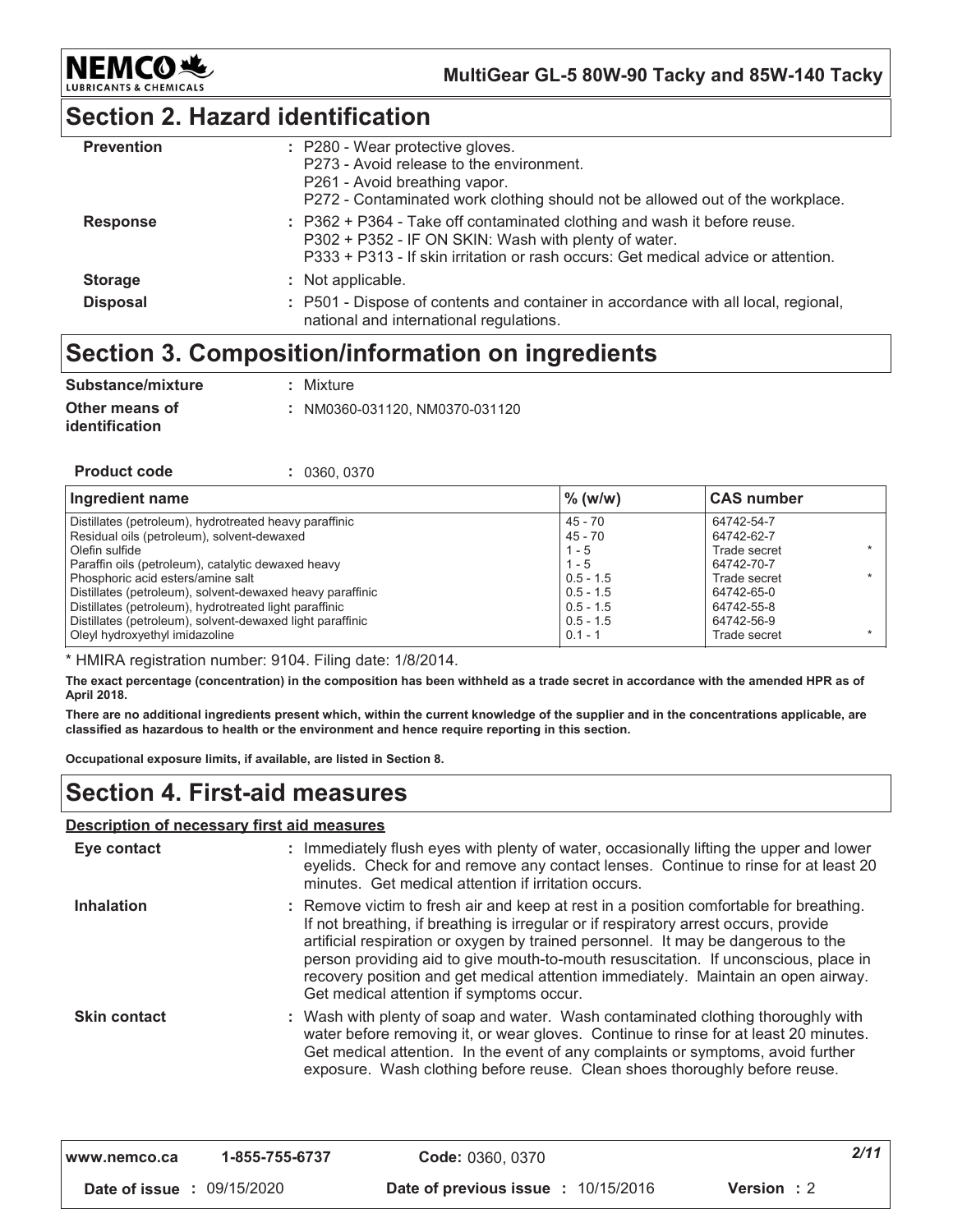

# **Section 4. First-aid measures**

| Ingestion                                          | : Wash out mouth with water. Remove victim to fresh air and keep at rest in a<br>position comfortable for breathing. If material has been swallowed and the exposed<br>person is conscious, give small quantities of water to drink. Stop if the exposed<br>person feels sick as vomiting may be dangerous. Do not induce vomiting unless<br>directed to do so by medical personnel. If vomiting occurs, the head should be kept<br>low so that vomit does not enter the lungs. Never give anything by mouth to an<br>unconscious person. Get medical attention if symptoms occur. |  |
|----------------------------------------------------|------------------------------------------------------------------------------------------------------------------------------------------------------------------------------------------------------------------------------------------------------------------------------------------------------------------------------------------------------------------------------------------------------------------------------------------------------------------------------------------------------------------------------------------------------------------------------------|--|
| Most important symptoms/effects, acute and delayed |                                                                                                                                                                                                                                                                                                                                                                                                                                                                                                                                                                                    |  |
| <b>Potential acute health effects</b>              |                                                                                                                                                                                                                                                                                                                                                                                                                                                                                                                                                                                    |  |
| Eye contact                                        | : No known significant effects or critical hazards.                                                                                                                                                                                                                                                                                                                                                                                                                                                                                                                                |  |
| <b>Inhalation</b>                                  | : No known significant effects or critical hazards.                                                                                                                                                                                                                                                                                                                                                                                                                                                                                                                                |  |
| <b>Skin contact</b>                                | : May cause an allergic skin reaction.                                                                                                                                                                                                                                                                                                                                                                                                                                                                                                                                             |  |
| Ingestion                                          | : No known significant effects or critical hazards.                                                                                                                                                                                                                                                                                                                                                                                                                                                                                                                                |  |
| Over-exposure signs/symptoms                       |                                                                                                                                                                                                                                                                                                                                                                                                                                                                                                                                                                                    |  |
| Eye contact                                        | : No known significant effects or critical hazards.                                                                                                                                                                                                                                                                                                                                                                                                                                                                                                                                |  |
| <b>Inhalation</b>                                  | : No known significant effects or critical hazards.                                                                                                                                                                                                                                                                                                                                                                                                                                                                                                                                |  |
| <b>Skin contact</b>                                | : Adverse symptoms may include the following:<br>irritation<br>redness                                                                                                                                                                                                                                                                                                                                                                                                                                                                                                             |  |
| Ingestion                                          | : No known significant effects or critical hazards.                                                                                                                                                                                                                                                                                                                                                                                                                                                                                                                                |  |
|                                                    | Indication of immediate medical attention and special treatment needed, if necessary                                                                                                                                                                                                                                                                                                                                                                                                                                                                                               |  |
| Notes to physician                                 | : Treat symptomatically. Contact poison treatment specialist immediately if large<br>quantities have been ingested or inhaled.                                                                                                                                                                                                                                                                                                                                                                                                                                                     |  |
| <b>Specific treatments</b>                         | : No specific treatment.                                                                                                                                                                                                                                                                                                                                                                                                                                                                                                                                                           |  |
| <b>Protection of first-aiders</b>                  | : No action shall be taken involving any personal risk or without suitable training. It<br>may be dangerous to the person providing aid to give mouth-to-mouth resuscitation.<br>Wash contaminated clothing thoroughly with water before removing it, or wear<br>gloves.                                                                                                                                                                                                                                                                                                           |  |

See toxicological information (Section 11)

# **Section 5. Fire-fighting measures**

| <b>Extinguishing media</b>                         |                                                                                                                                                                                                                                                       |
|----------------------------------------------------|-------------------------------------------------------------------------------------------------------------------------------------------------------------------------------------------------------------------------------------------------------|
| <b>Suitable extinguishing</b><br>media             | : Use an extinguishing agent suitable for the surrounding fire.                                                                                                                                                                                       |
| Unsuitable extinguishing<br>media                  | : None known.                                                                                                                                                                                                                                         |
| Specific hazards arising<br>from the chemical      | : This material is toxic to aquatic life. This material is harmful to aquatic life with long<br>lasting effects. Fire water contaminated with this material must be contained and<br>prevented from being discharged to any waterway, sewer or drain. |
| <b>Hazardous thermal</b><br>decomposition products | : No specific data.                                                                                                                                                                                                                                   |

| www.nemco.ca                      | 1-855-755-6737 | Code: 0360, 0370                                                 | 3/11 |
|-----------------------------------|----------------|------------------------------------------------------------------|------|
| <b>Date of issue : 09/15/2020</b> |                | <b>Date of previous issue : 10/15/2016</b><br><b>Version</b> : 2 |      |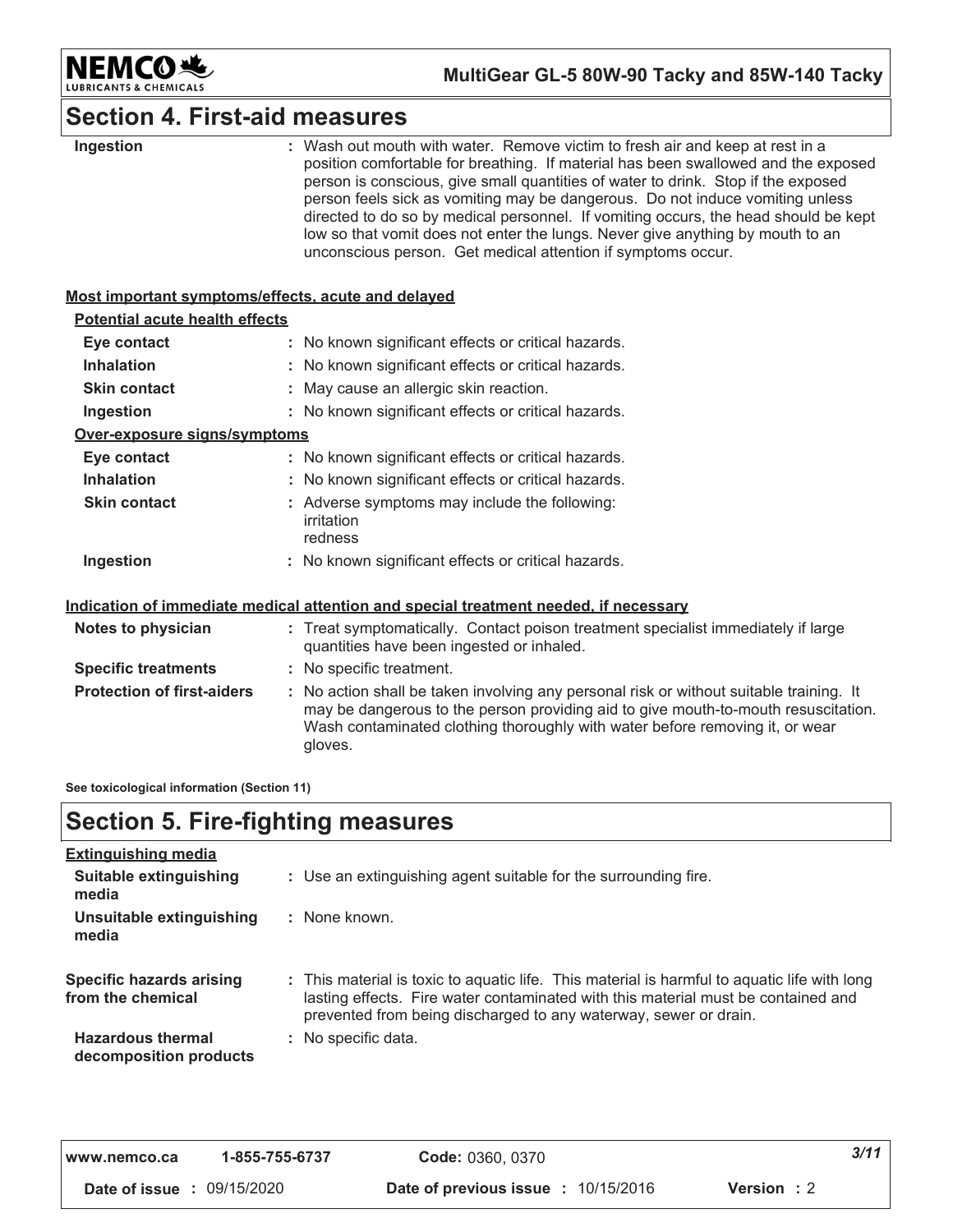

## **Section 5. Fire-fighting measures**

| <b>Special protective actions</b><br>for fire-fighters   | : Promptly isolate the scene by removing all persons from the vicinity of the incident if<br>there is a fire. No action shall be taken involving any personal risk or without<br>suitable training. |
|----------------------------------------------------------|-----------------------------------------------------------------------------------------------------------------------------------------------------------------------------------------------------|
| <b>Special protective</b><br>equipment for fire-fighters | : Fire-fighters should wear appropriate protective equipment and self-contained<br>breathing apparatus (SCBA) with a full face-piece operated in positive pressure<br>mode.                         |

### **Section 6. Accidental release measures**

|                                  | Personal precautions, protective equipment and emergency procedures |                                                                                                                                                                                                                                                                                                                                 |  |  |  |
|----------------------------------|---------------------------------------------------------------------|---------------------------------------------------------------------------------------------------------------------------------------------------------------------------------------------------------------------------------------------------------------------------------------------------------------------------------|--|--|--|
| For non-emergency<br>personnel   |                                                                     | : Keep unnecessary and unprotected personnel from entering. Do not touch or walk<br>through spilled material. Avoid breathing vapor or mist. Provide adequate<br>ventilation. Wear appropriate respirator when ventilation is inadequate. Put on<br>appropriate personal protective equipment.                                  |  |  |  |
| For emergency responders         |                                                                     | If specialized clothing is required to deal with the spillage, take note of any<br>information in Section 8 on suitable and unsuitable materials. See also the<br>information in "For non-emergency personnel".                                                                                                                 |  |  |  |
| <b>Environmental precautions</b> |                                                                     | : Avoid dispersal of spilled material and runoff and contact with soil, waterways,<br>drains and sewers. Inform the relevant authorities if the product has caused<br>environmental pollution (sewers, waterways, soil or air). Water polluting material.<br>May be harmful to the environment if released in large quantities. |  |  |  |

### Methods and materials for containment and cleaning up

**Spill** 

: Stop leak if without risk. Move containers from spill area. Approach release from upwind. Prevent entry into sewers, water courses, basements or confined areas. Wash spillages into an effluent treatment plant or proceed as follows. Contain and collect spillage with non-combustible, absorbent material e.g. sand, earth, vermiculite or diatomaceous earth and place in container for disposal according to local regulations (see Section 13). Dispose of via a licensed waste disposal contractor. Contaminated absorbent material may pose the same hazard as the spilled product. Note: see Section 1 for emergency contact information and Section 13 for waste disposal.

# **Section 7. Handling and storage**

### **Precautions for safe handling**

| <b>Protective measures</b>                | : Put on appropriate personal protective equipment (see Section 8). Persons with a<br>history of skin sensitization problems should not be employed in any process in<br>which this product is used. Do not get in eyes or on skin or clothing. Do not ingest.<br>Avoid breathing vapor or mist. Avoid release to the environment. Keep in the<br>original container or an approved alternative made from a compatible material, kept<br>tightly closed when not in use. Empty containers retain product residue and can be<br>hazardous. Do not reuse container. |
|-------------------------------------------|-------------------------------------------------------------------------------------------------------------------------------------------------------------------------------------------------------------------------------------------------------------------------------------------------------------------------------------------------------------------------------------------------------------------------------------------------------------------------------------------------------------------------------------------------------------------|
| Advice on general<br>occupational hygiene | : Eating, drinking and smoking should be prohibited in areas where this material is<br>handled, stored and processed. Workers should wash hands and face before eating.<br>drinking and smoking. See also Section 8 for additional information on hygiene<br>measures                                                                                                                                                                                                                                                                                             |

| www.nemco.ca                      | 1-855-755-6737 | Code: 0360, 0370                                                 | 4/11 |
|-----------------------------------|----------------|------------------------------------------------------------------|------|
| <b>Date of issue : 09/15/2020</b> |                | <b>Date of previous issue : 10/15/2016</b><br><b>Version</b> : 2 |      |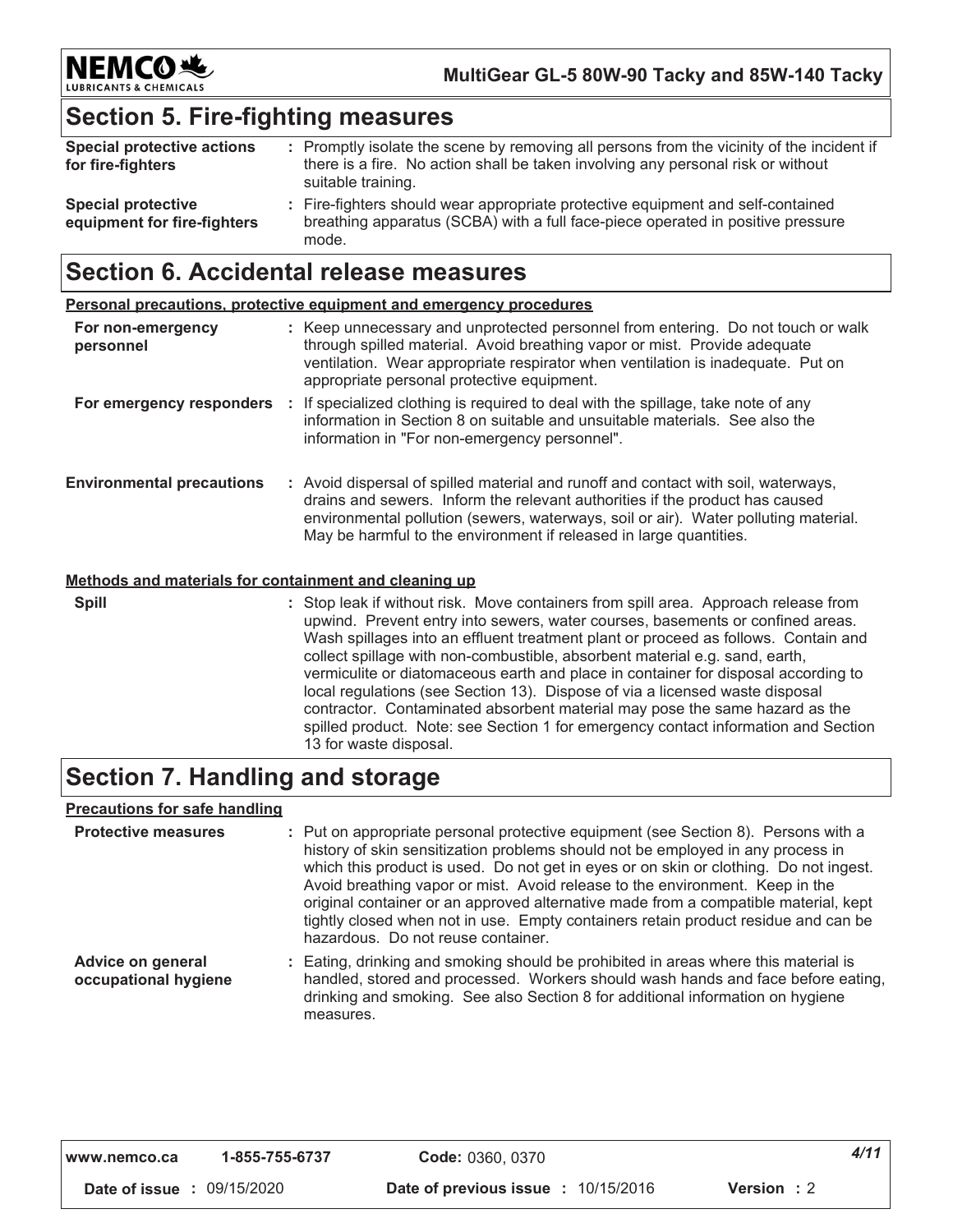

# **Section 7. Handling and storage**

| Conditions for safe storage, | : Store in accordance with local regulations. Store in original container protected from |  |  |  |
|------------------------------|------------------------------------------------------------------------------------------|--|--|--|
| including any                | direct sunlight in a dry, cool and well-ventilated area, away from incompatible          |  |  |  |
| <i>incompatibilities</i>     | materials (see Section 10) and food and drink. Keep container tightly closed and         |  |  |  |
|                              | sealed until ready for use. Containers that have been opened must be carefully           |  |  |  |
|                              | resealed and kept upright to prevent leakage. Do not store in unlabeled containers.      |  |  |  |
|                              | Use appropriate containment to avoid environmental contamination. See Section 10         |  |  |  |
|                              | for incompatible materials before handling or use.                                       |  |  |  |

# **Section 8. Exposure controls/personal protection**

#### **<u>Control parameters</u>**

### <u>**<u>Occupational exposure limits</u>**</u>

| Ingredient name                                           | <b>Exposure limits</b>                                                                                                                                                                                                                                                                                    |
|-----------------------------------------------------------|-----------------------------------------------------------------------------------------------------------------------------------------------------------------------------------------------------------------------------------------------------------------------------------------------------------|
| Distillates (petroleum), hydrotreated heavy paraffinic    | CA Alberta Provincial (Canada, 6/2018).<br>8 hrs OEL: 5 mg/m <sup>3</sup> 8 hours. Form: Mist<br>15 min OEL: 10 mg/m <sup>3</sup> 15 minutes. Form: Mist<br>CA Quebec Provincial (Canada, 1/2014).<br>TWAEV: 5 mg/m <sup>3</sup> 8 hours. Form: mist<br>STEV: 10 mg/m <sup>3</sup> 15 minutes. Form: mist |
| Residual oils (petroleum), solvent-dewaxed                | CA Alberta Provincial (Canada, 6/2018).<br>8 hrs OEL: 5 mg/m <sup>3</sup> 8 hours. Form: Mist<br>15 min OEL: 10 mg/m <sup>3</sup> 15 minutes. Form: Mist<br>CA Quebec Provincial (Canada, 1/2014).<br>TWAEV: 5 mg/m <sup>3</sup> 8 hours. Form: Mist<br>STEV: 10 mg/m <sup>3</sup> 15 minutes. Form: Mist |
| Paraffin oils (petroleum), catalytic dewaxed heavy        | CA Alberta Provincial (Canada, 6/2018).<br>8 hrs OEL: 5 mg/m <sup>3</sup> 8 hours. Form: Mist<br>15 min OEL: 10 mg/m <sup>3</sup> 15 minutes. Form: Mist<br>CA Quebec Provincial (Canada, 1/2014).<br>TWAEV: 5 mg/m <sup>3</sup> 8 hours. Form: Mist<br>STEV: 10 mg/m <sup>3</sup> 15 minutes. Form: Mist |
| Distillates (petroleum), solvent-dewaxed heavy paraffinic | CA Alberta Provincial (Canada, 6/2018).<br>8 hrs OEL: 5 mg/m <sup>3</sup> 8 hours. Form: Mist<br>15 min OEL: 10 mg/m <sup>3</sup> 15 minutes. Form: Mist<br>CA Quebec Provincial (Canada, 1/2014).<br>TWAEV: 5 mg/m <sup>3</sup> 8 hours. Form: Mist<br>STEV: 10 mg/m <sup>3</sup> 15 minutes. Form: Mist |
| Distillates (petroleum), hydrotreated light paraffinic    | CA Alberta Provincial (Canada, 6/2018).<br>8 hrs OEL: 5 mg/m <sup>3</sup> 8 hours. Form: Mist<br>15 min OEL: 10 mg/m <sup>3</sup> 15 minutes. Form: Mist<br>CA Quebec Provincial (Canada, 1/2014).<br>TWAEV: 5 mg/m <sup>3</sup> 8 hours. Form: Mist<br>STEV: 10 mg/m <sup>3</sup> 15 minutes. Form: Mist |
| Distillates (petroleum), solvent-dewaxed light paraffinic | CA Alberta Provincial (Canada, 6/2018).<br>8 hrs OEL: 5 mg/m <sup>3</sup> 8 hours. Form: Mist<br>15 min OEL: 10 mg/m <sup>3</sup> 15 minutes. Form: Mist<br>CA Quebec Provincial (Canada, 1/2014).<br>TWAEV: 5 mg/m <sup>3</sup> 8 hours. Form: Mist<br>STEV: 10 mg/m <sup>3</sup> 15 minutes. Form: Mist |

Environmental exposure **Appropriate engineering** <u>controls</u>

 $\colon$  Good general ventilation should be sufficient to control worker exposure to airborne contaminants.

# <u>controls</u>

 $\colon$  Emissions from ventilation or work process equipment should be checked to ensure they comply with the requirements of environmental protection legislation.

### **ndividual protection measures**

| www.nemco.ca                      | 1-855-755-6737 | Code: 0360, 0370                           |                    | 5/11 |
|-----------------------------------|----------------|--------------------------------------------|--------------------|------|
| <b>Date of issue : 09/15/2020</b> |                | <b>Date of previous issue : 10/15/2016</b> | <b>Version</b> : 2 |      |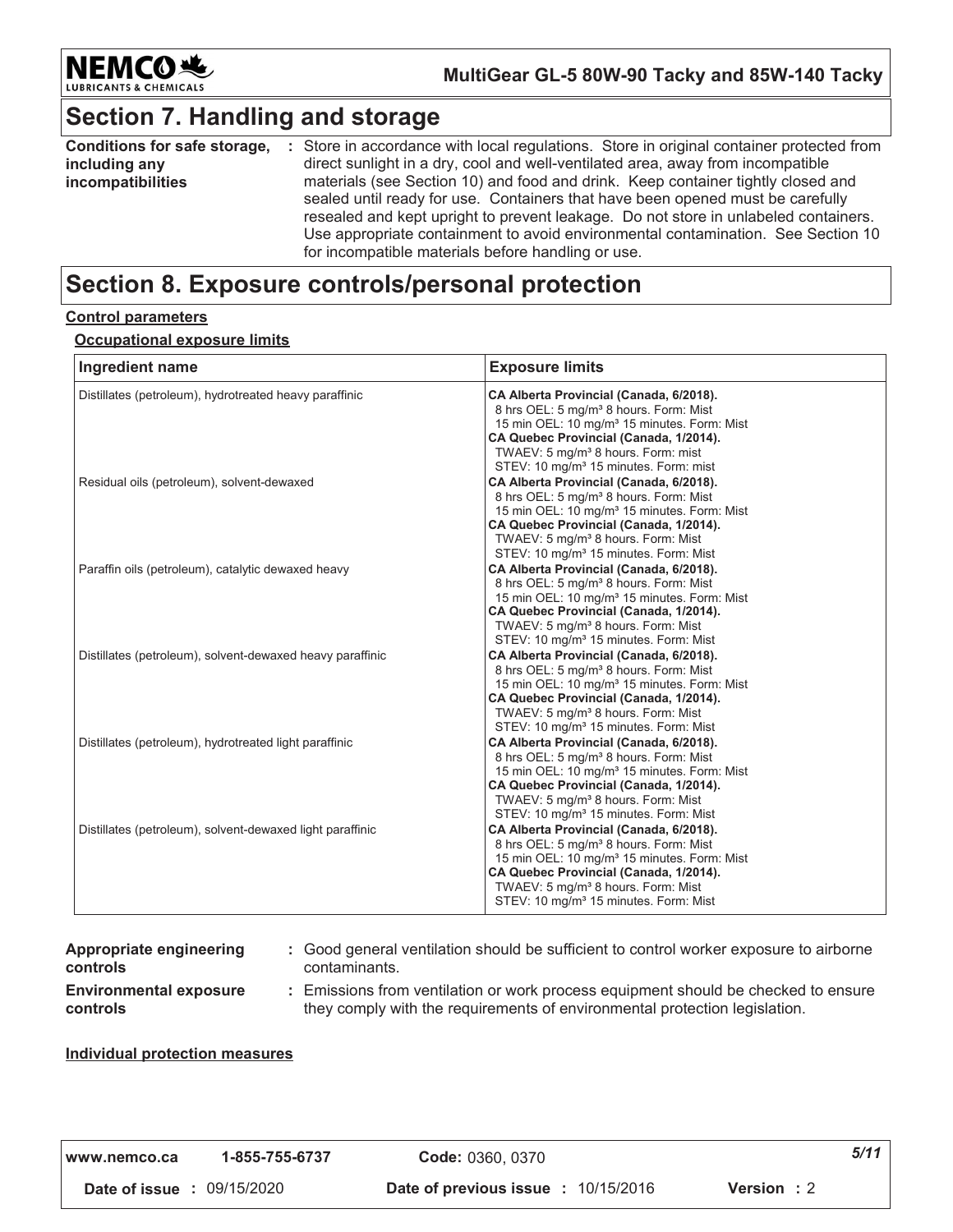

# Section 8. Exposure controls/personal protection

| <b>Hygiene measures</b>       | : Wash hands, forearms and face thoroughly after handling chemical products, before<br>eating, smoking and using the lavatory and at the end of the working period.<br>Appropriate techniques should be used to remove potentially contaminated clothing.<br>Contaminated work clothing should not be allowed out of the workplace. Wash<br>contaminated clothing before reusing. Ensure that eyewash stations and safety<br>showers are close to the workstation location. |
|-------------------------------|-----------------------------------------------------------------------------------------------------------------------------------------------------------------------------------------------------------------------------------------------------------------------------------------------------------------------------------------------------------------------------------------------------------------------------------------------------------------------------|
| <b>Eye/face protection</b>    | : Safety eyewear complying with an approved standard should be used when a risk<br>assessment indicates this is necessary to avoid exposure to liquid splashes, mists,<br>gases or dusts. If contact is possible, the following protection should be worn,<br>unless the assessment indicates a higher degree of protection: safety glasses with<br>side-shields.                                                                                                           |
| <b>Skin protection</b>        |                                                                                                                                                                                                                                                                                                                                                                                                                                                                             |
| <b>Hand protection</b>        | : Chemical-resistant, impervious gloves complying with an approved standard should<br>be worn at all times when handling chemical products if a risk assessment indicates<br>this is necessary.                                                                                                                                                                                                                                                                             |
| <b>Body protection</b>        | : Personal protective equipment for the body should be selected based on the task<br>being performed and the risks involved and should be approved by a specialist<br>before handling this product.                                                                                                                                                                                                                                                                         |
| Other skin protection         | : Appropriate footwear and any additional skin protection measures should be<br>selected based on the task being performed and the risks involved and should be<br>approved by a specialist before handling this product.                                                                                                                                                                                                                                                   |
| <b>Respiratory protection</b> | Based on the hazard and potential for exposure, select a respirator that meets the<br>appropriate standard or certification. Respirators must be used according to a<br>respiratory protection program to ensure proper fitting, training, and other important<br>aspects of use.                                                                                                                                                                                           |

# Section 9. Physical and chemical properties

| 1-855-755-6737<br>WWW namco ca                    | $CQQqq$ , $U3gQ$ , $U3gQ$                      | 6/11 |
|---------------------------------------------------|------------------------------------------------|------|
| <b>Decomposition temperature : Not available.</b> |                                                |      |
| <b>Auto-ignition temperature</b>                  | : Not available.                               |      |
| <b>Partition coefficient: n-</b><br>octanol/water | : Not available.                               |      |
| <b>Solubility</b>                                 | : Negligible in water.                         |      |
| <b>Relative density</b>                           | : $0.871, 0.874$ @ 20°C                        |      |
| Vapor density                                     | : Not available.                               |      |
| Vapor pressure                                    | : Not available.                               |      |
| Lower and upper explosive<br>(flammable) limits   | : Not available.                               |      |
| <b>Flammability (solid, gas)</b>                  | : Not available.                               |      |
| <b>Evaporation rate</b>                           | : Not available.                               |      |
| <b>Flash point</b>                                | : Closed cup: $207^{\circ}$ C, $216^{\circ}$ C |      |
| <b>Boiling point/boiling range</b>                | : Not available.                               |      |
| <b>Freezing point</b>                             | : Not available.                               |      |
| pH                                                | : Not available.                               |      |
| <b>Odor threshold</b>                             | : Not available.                               |      |
| Odor                                              | Mild hydrocarbon.                              |      |
| Color                                             | $:$ Red.                                       |      |
| <b>Physical state</b>                             | : Liquid. [Tacky.]                             |      |
| <b>Appearance</b>                                 |                                                |      |

www.nemco.ca 1-855-755-6737 Date of issue : 09/15/2020

Code: 0360, 0370

Date of previous issue : 10/15/2016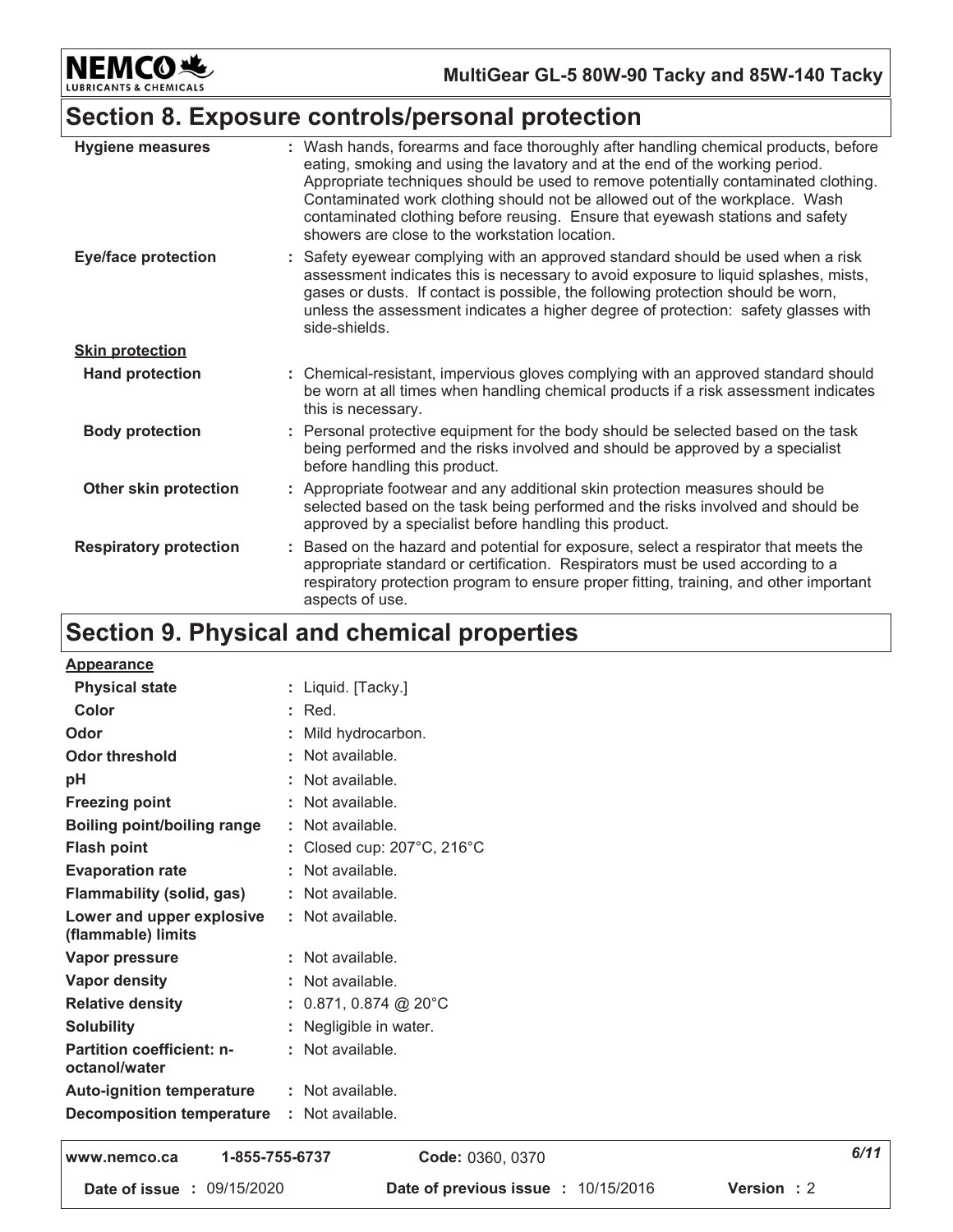**NEMCO头** 

**MultiGear GL-5 80W-90 Tacky and 85W-140 Tacky**

## **Section 9. Physical and chemical properties**

| Viscosity            | : Kinematic: 14.3, 27.5 cSt (100°C)          |
|----------------------|----------------------------------------------|
|                      | Kinematic: $144$ , $378$ cSt $(40^{\circ}C)$ |
| Flow time (ISO 2431) | : Not available.                             |

### Section 10. Stability and reactivity

| <b>Reactivity</b>                            | : No specific test data related to reactivity available for this product or its ingredients.              |
|----------------------------------------------|-----------------------------------------------------------------------------------------------------------|
| <b>Chemical stability</b>                    | : The product is stable.                                                                                  |
| <b>Possibility of hazardous</b><br>reactions | : Under normal conditions of storage and use, hazardous reactions will not occur.                         |
| <b>Conditions to avoid</b>                   | : No specific data.                                                                                       |
| Incompatible materials                       | : Reactive or incompatible with the following materials: oxidizing materials.                             |
| <b>Hazardous decomposition</b><br>products   | : Under normal conditions of storage and use, hazardous decomposition products<br>should not be produced. |

## **Section 11. Toxicological information**

### <u>Information on toxicological effects</u>

### <u>Acute toxicity</u>

| <b>Product/ingredient name</b>                               | <b>Result</b>            | <b>Species</b> | <b>Dose</b>                | <b>Exposure</b> |
|--------------------------------------------------------------|--------------------------|----------------|----------------------------|-----------------|
| Distillates (petroleum), solvent-dewaxed heavy<br>paraffinic | LD50 Dermal              | Rabbit         | >5000 mg/kg                |                 |
| Distillates (petroleum), solvent-dewaxed light<br>paraffinic | LD50 Oral<br>LD50 Dermal | Rat<br>Rabbit  | >5000 mg/kg<br>>5000 mg/kg |                 |
|                                                              | LD50 Oral                | Rat            | >5000 mg/kg                |                 |

### <u>**Irritation/Corrosion</u>**</u>

There is no data available.

### <u>Sensitization</u>

There is no data available.

### <u>**Mutagenicity</u>**</u>

There is no data available.

### <u>Carcinogenicity</u>

There is no data available.

### <u>**Reproductive toxicity</u>**</u>

There is no data available.

### <u>Teratogenicity</u>

There is no data available.

### <u>**<u>Specific target organ toxicity (single exposure)</u>**</u>

There is no data available.

### <u>**<u>Specific target organ toxicity (repeated exposure)</u>**</u>

*-*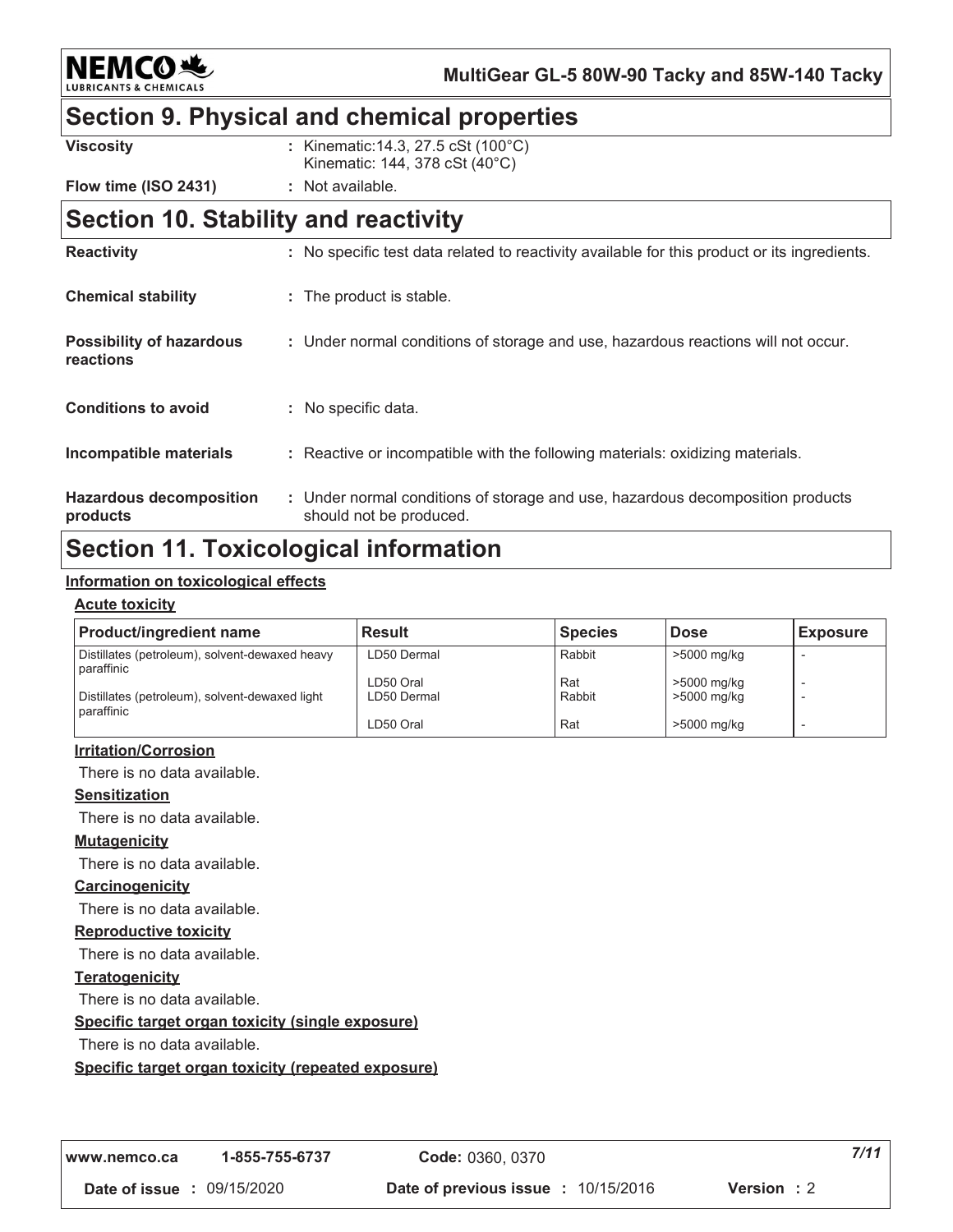

# Section 11. Toxicological information

| <b>Name</b>                    | Category   | <b>Target organs</b>                                   |
|--------------------------------|------------|--------------------------------------------------------|
| Oleyl hydroxyethyl imidazoline | Category 2 | digestive system, respiratory system, urinary<br>tract |

### **Aspiration hazard**

| <b>Name</b>                                               | <b>Result</b>                         |
|-----------------------------------------------------------|---------------------------------------|
| Distillates (petroleum), hydrotreated heavy paraffinic    | <b>ASPIRATION HAZARD - Category 1</b> |
| Distillates (petroleum), solvent-dewaxed heavy paraffinic | <b>ASPIRATION HAZARD - Category 1</b> |
| Distillates (petroleum), hydrotreated light paraffinic    | <b>ASPIRATION HAZARD - Category 1</b> |
| Distillates (petroleum), solvent-dewaxed light paraffinic | <b>ASPIRATION HAZARD - Category 1</b> |

| Information on the likely | : Dermal contact. Eye contact. Inhalation. Ingestion. |  |
|---------------------------|-------------------------------------------------------|--|
| routes of exposure        |                                                       |  |

#### **Potential acute health effects**

| Eye contact         | : No known significant effects or critical hazards. |
|---------------------|-----------------------------------------------------|
| <b>Inhalation</b>   | : No known significant effects or critical hazards. |
| <b>Skin contact</b> | : May cause an allergic skin reaction.              |
| Ingestion           | : No known significant effects or critical hazards. |

### Symptoms related to the physical, chemical and toxicological characteristics

| Eye contact         | : No known significant effects or critical hazards.                    |
|---------------------|------------------------------------------------------------------------|
| <b>Inhalation</b>   | : No known significant effects or critical hazards.                    |
| <b>Skin contact</b> | : Adverse symptoms may include the following:<br>irritation<br>redness |
| Ingestion           | : No known significant effects or critical hazards.                    |

### Delayed and immediate effects and also chronic effects from short and long term exposure

| <b>Short term exposure</b>              |                                                                                                          |
|-----------------------------------------|----------------------------------------------------------------------------------------------------------|
| <b>Potential immediate</b><br>effects   | : No known significant effects or critical hazards.                                                      |
| <b>Potential delayed effects</b>        | : No known significant effects or critical hazards.                                                      |
| Long term exposure                      |                                                                                                          |
| <b>Potential immediate</b><br>effects   | : No known significant effects or critical hazards.                                                      |
| <b>Potential delayed effects</b>        | : No known significant effects or critical hazards.                                                      |
| <b>Potential chronic health effects</b> |                                                                                                          |
| General                                 | : Once sensitized, a severe allergic reaction may occur when subsequently exposed<br>to very low levels. |
| Carcinogenicity                         | : No known significant effects or critical hazards.                                                      |
| <b>Mutagenicity</b>                     | : No known significant effects or critical hazards.                                                      |
| <b>Teratogenicity</b>                   | : No known significant effects or critical hazards.                                                      |
| <b>Developmental effects</b>            | : No known significant effects or critical hazards.                                                      |
| <b>Fertility effects</b>                | : No known significant effects or critical hazards.                                                      |

### **Numerical measures of toxicity**

### **Acute toxicity estimates**

| www.nemco.ca                      | 1-855-755-6737 | <b>Code: 0360, 0370</b>                                  | 8/11 |
|-----------------------------------|----------------|----------------------------------------------------------|------|
| <b>Date of issue : 09/15/2020</b> |                | Version: 2<br><b>Date of previous issue : 10/15/2016</b> |      |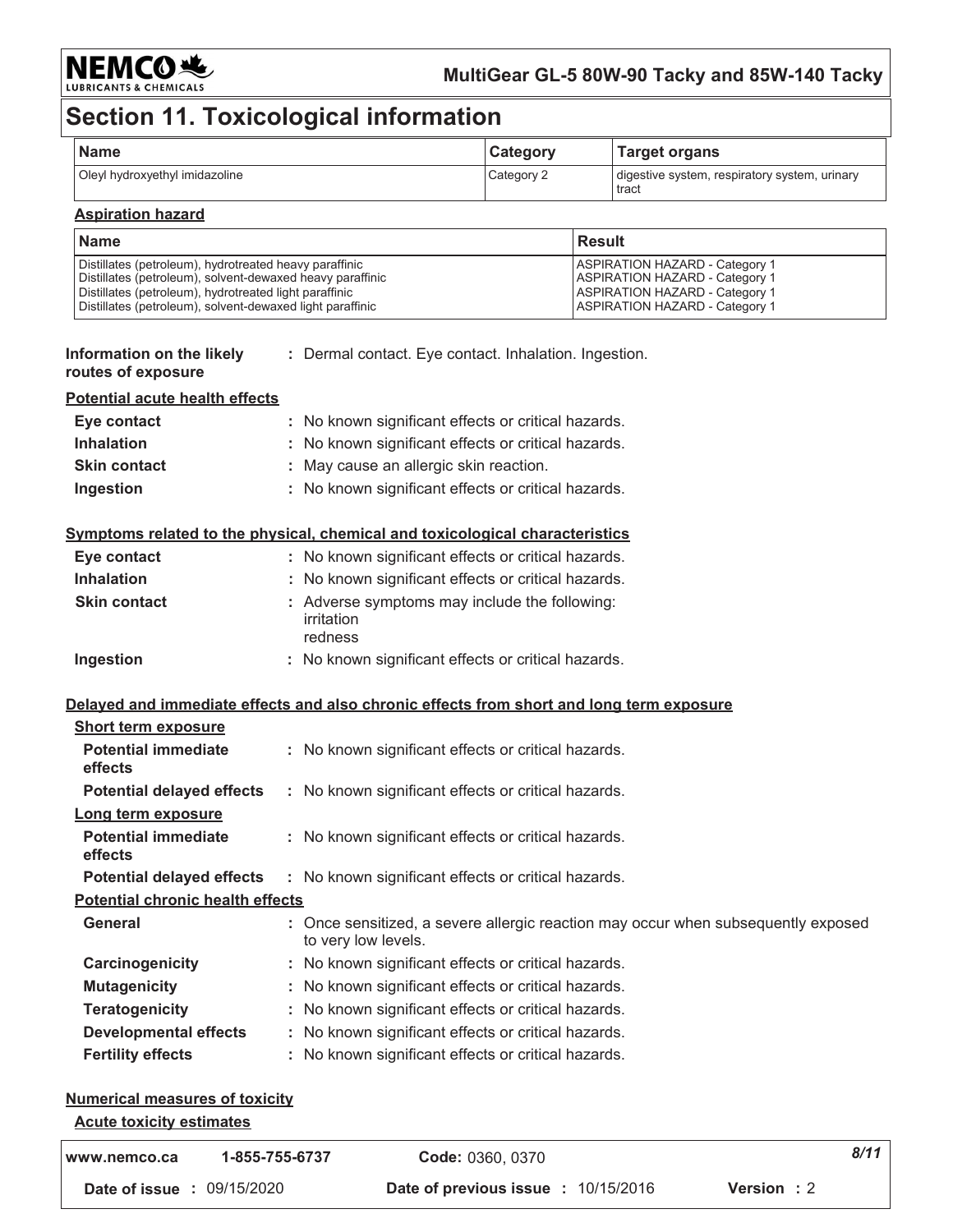

# **Section 11. Toxicological information**

There is no data available.

# **Section 12. Ecological information**

### **Toxicity**

| <b>Product/ingredient name</b>                                      | <b>Result</b>                                                                                                                                                                   | <b>Species</b>                                                                                              | <b>Exposure</b>                                                                                   |
|---------------------------------------------------------------------|---------------------------------------------------------------------------------------------------------------------------------------------------------------------------------|-------------------------------------------------------------------------------------------------------------|---------------------------------------------------------------------------------------------------|
| Phosphoric acid esters/amine salt<br>Oleyl hydroxyethyl imidazoline | EC50 6.4 mg/L<br>EC50 91.4 mg/L<br>LC50 8.5 mg/L<br>NOEC 1.7 mg/L<br>$NOEC 0.12$ mg/L<br>NOEC 3.2 mg/L<br>EC50 0.03 mg/L<br>EC50 0.163 mg/L<br>LC50 0.3 mg/L<br>NOEC 0.011 mg/L | Aquatic plants<br>Daphnia<br>Fish<br>Aquatic plants<br>Daphnia<br>Fish<br>Algae<br>Daphnia<br>Fish<br>Algae | 4 days<br>2 days<br>4 days<br>4 days<br>21 days<br>4 days<br>3 days<br>2 days<br>4 days<br>3 days |

### Persistence and degradability

| <b>Product/ingredient name</b>                                      | <b>Test</b>                                                                                                          | <b>Result</b>                                                                                 |                   | <b>Dose</b> | <b>Inoculum</b>            |
|---------------------------------------------------------------------|----------------------------------------------------------------------------------------------------------------------|-----------------------------------------------------------------------------------------------|-------------------|-------------|----------------------------|
| Phosphoric acid esters/amine salt<br>Oleyl hydroxyethyl imidazoline | 301B Ready<br>Biodegradability -<br>$CO2$ Evolution Test<br>301B Ready<br>Biodegradability -<br>$CO2$ Evolution Test | 7.4 % - Not readily - 28 days<br>3.6 % - Not readily - 28 days<br>1 % - Not readily - 28 days |                   |             |                            |
| <b>Product/ingredient name</b>                                      | <b>Aquatic half-life</b>                                                                                             |                                                                                               | <b>Photolysis</b> |             | <b>Biodegradability</b>    |
| Phosphoric acid esters/amine salt<br>Oleyl hydroxyethyl imidazoline |                                                                                                                      |                                                                                               |                   |             | Not readily<br>Not readily |

### **Bioaccumulative potential**

| <b>Product/ingredient name</b>                                      | $LogP_{ow}$ | <b>BCF</b> | <b>Potential</b> |
|---------------------------------------------------------------------|-------------|------------|------------------|
| Phosphoric acid esters/amine salt<br>Oleyl hydroxyethyl imidazoline | 15.14       |            | high<br>high     |

### **Mobility in soil**

| Soil/water partition | : Not available. |
|----------------------|------------------|
| coefficient (Koc)    |                  |

Other adverse effects : No known significant effects or critical hazards.

### **Section 13. Disposal considerations**

**Disposal methods** : The generation of waste should be avoided or minimized wherever possible. Disposal of this product, solutions and any by-products should comply with the requirements of environmental protection and waste disposal legislation and any regional local authority requirements. Dispose of surplus and non-recyclable products via a licensed waste disposal contractor. Waste should not be disposed of untreated to the sewer unless fully compliant with the requirements of all authorities with jurisdiction. Waste packaging should be recycled. Incineration or landfill should only be considered when recycling is not feasible. This material and its container must be disposed of in a safe way. Care should be taken when handling

| l www.nemco.ca                    | 1-855-755-6737 | <b>Code: 0360, 0370</b>                    | 9/11               |
|-----------------------------------|----------------|--------------------------------------------|--------------------|
| <b>Date of issue : 09/15/2020</b> |                | <b>Date of previous issue : 10/15/2016</b> | <b>Version</b> : 2 |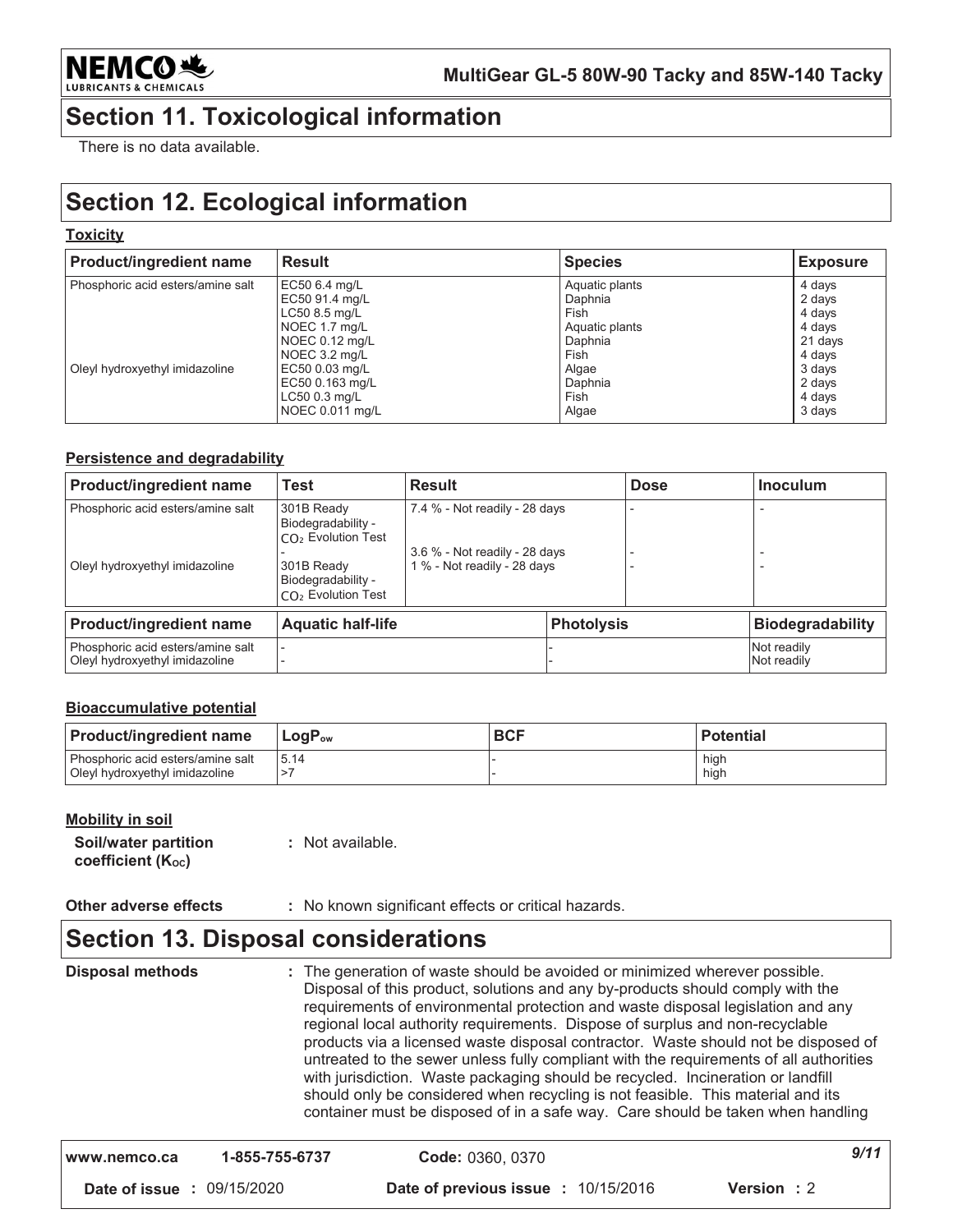

# **Section 13. Disposal considerations**

empty containers that have not been cleaned or rinsed out. Empty containers or liners may retain some product residues. Avoid dispersal of spilled material and runoff and contact with soil, waterways, drains and sewers.

# **Section 14. Transport information**

|                                      | <b>TDG Classification</b> | <b>IMDG</b>    | <b>IATA</b>              |
|--------------------------------------|---------------------------|----------------|--------------------------|
| <b>UN</b> number                     | Not regulated.            | Not regulated. | Not regulated.           |
| <b>UN proper</b><br>shipping name    |                           |                |                          |
| <b>Transport</b><br>hazard class(es) |                           | ۰              | $\overline{\phantom{0}}$ |
| <b>Packing group</b>                 | ٠                         | ٠              |                          |
| <b>Environmental</b><br>hazards      | No.                       | No.            | No.                      |

**Emergency Response** : Not applicable. **Guidebook (ERG)** 

# **Section 15. Regulatory information**

### **Canadian lists**

| <b>Canada inventory (DSL</b><br><b>NDSL)</b> | : All components are listed or exempted. |
|----------------------------------------------|------------------------------------------|
| <b>Canadian NPRI</b>                         | : None of the components are listed.     |
| <b>CEPA Toxic substances</b>                 | : None of the components are listed.     |

### **Section 16. Other information**

### Procedure used to derive the classification

| <b>Classification</b>                                                                                              | <b>Justification</b>                                           |
|--------------------------------------------------------------------------------------------------------------------|----------------------------------------------------------------|
| SKIN SENSITIZATION - Category 1B<br>AQUATIC HAZARD (ACUTE) - Category 2<br>AQUATIC HAZARD (LONG-TERM) - Category 3 | Calculation method<br>Calculation method<br>Calculation method |
| <b>History</b>                                                                                                     |                                                                |
| 09/15/2020<br>Date of issue                                                                                        |                                                                |

| Date of issue          | : 09/15/2020                   |
|------------------------|--------------------------------|
| Date of previous issue | : 10/15/2016                   |
| <b>Version</b>         | $\cdot$ 2                      |
| Internal code          | $: 213 - 069$                  |
| <b>Prepared by</b>     | : KMK Regulatory Services Inc. |
|                        |                                |

| www.nemco.ca                      | 1-855-755-6737 | Code: 0360, 0370                           | 10/11      |
|-----------------------------------|----------------|--------------------------------------------|------------|
| <b>Date of issue : 09/15/2020</b> |                | <b>Date of previous issue : 10/15/2016</b> | Version: 2 |

Special precautions for user : Transport within user's premises: always transport in closed containers that are upright and secure. Ensure that persons transporting the product know what to do in the event of an accident or spillage.